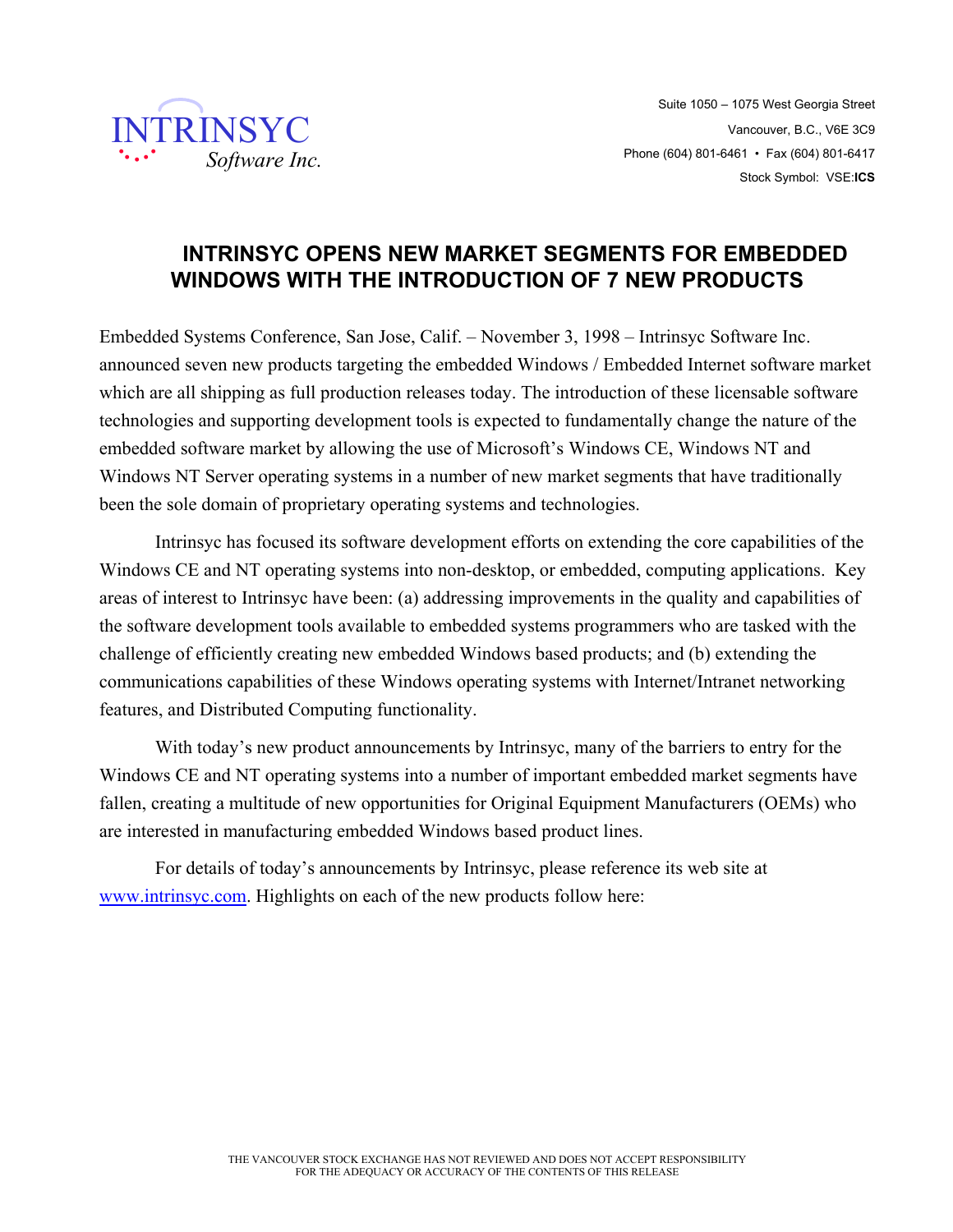## **Rainbow**™ **ODK - Bringing the Embedded Internet to Window CE**

The Rainbow OEM Development Kit (ODK) V2.1 brings the Embedded Internet to Windows CE by giving OEMs the ability to quickly develop embedded systems applications based on Intrinsyc's licensable Rainbow Web server technology. This technology enables Web server functionality to be easily and inexpensively incorporated into the rapidly growing number of consumer, commercial and industrial electronics products running the Windows CE operating system. Using Rainbow, OEMs can manufacture Windows CE based products that can be remotely managed, configured and controlled via the Internet or private TCP/IP networks.

## **Rainbow**™ **RMS – Giving OEM Products new Remote Configuration and Support Features**

The Rainbow Remote Management System (RMS) gives OEMs powerful new remote configuration and support features for their Windows CE based products. Rainbow RMS is a collection of licensable Rainbow web server extensions and administration tools that provide the framework for remote management in distributed or embedded systems. Rainbow RMS provides full remote control over the file system, registry, applications, processes, and the operating system of networked products via the Internet or private TCP/IP networks. Rainbow RMS can be customized to meet special needs.

## **DeviceCOM**™ **ODK – Distributed Computing for Windows CE**

The DeviceCOM OEM Developers Kit V1.0 brings distributed computing to Windows CE based products by giving OEMs the ability to quickly develop embedded systems applications based on Intrinsyc's licensable DeviceCOM technology. DeviceCOM is the first implementation of the DCOM (Distributed Component Object Model) standard for the Windows CE operating system. DeviceCOM makes it possible for OEMs to quickly add DCOM support to their Windows CE based products.

DCOM is a widely deployed object technology framework for Windows 95, Windows 98 and Windows NT operating systems created by Microsoft to standardize and facilitate the development of distributed systems. Windows CE is a natural choice for use in hierarchical systems where lower level embedded Windows CE systems communicate with higher level Windows NT and CE clients and servers. The DeviceCOM ODK empowers OEMs to use Windows CE in a broad range of DCOMbased applications such as industrial automation, information kiosks or point-of-sale systems.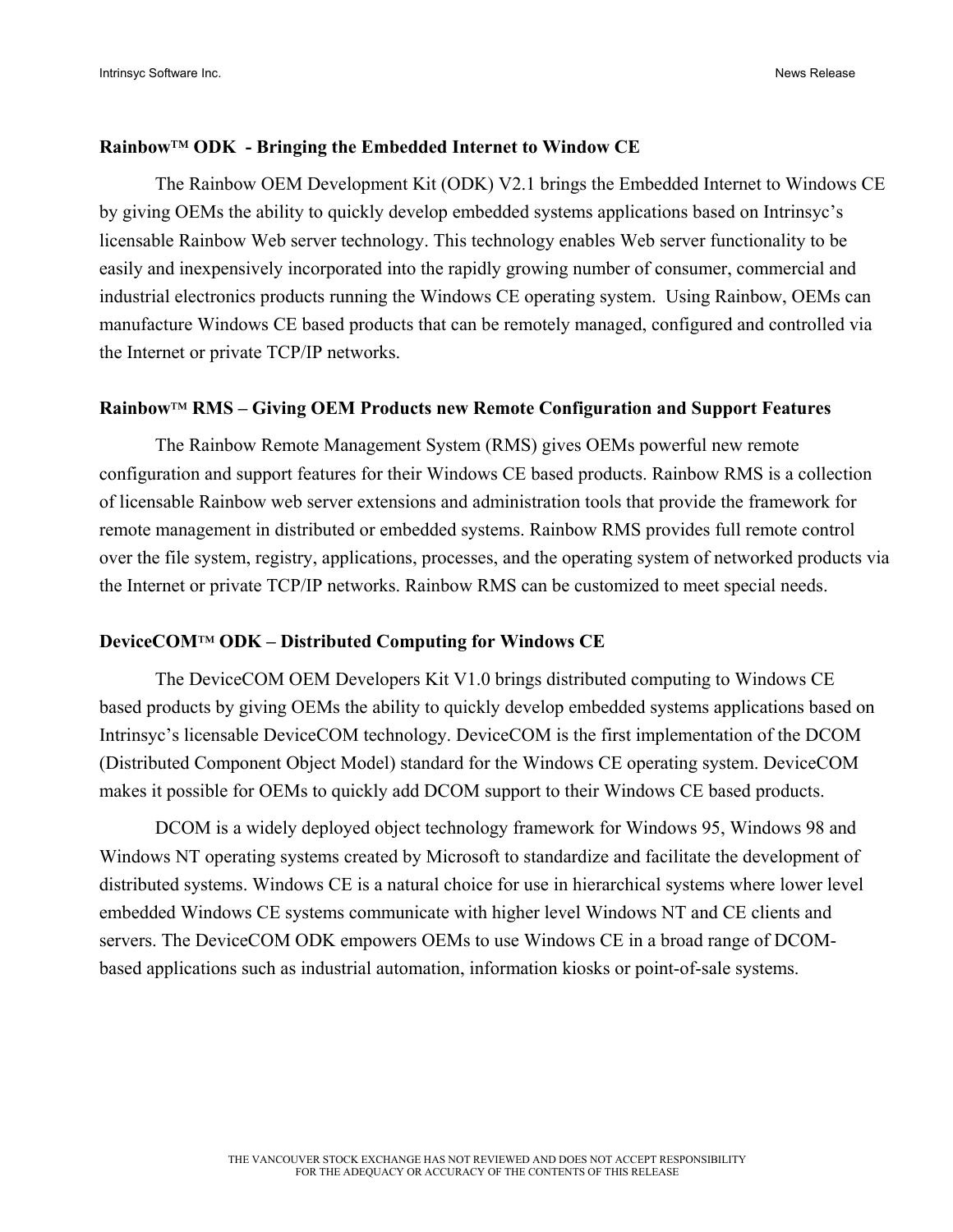## **DeviceCOM**™ **OPC Kit – DCOM support for Windows CE in Industrial Automation**

The DeviceCOM™ OLE for Process Control (OPC) Kit makes it possible for Industrial Automation OEMs to quickly develop Windows CE based products for factory automation environments. OPC is a standard built upon the OLE (Object Linking and Embedding) and DCOM (Distributed Component Object Model) standards for distributed systems. The DeviceCOM OPC Kit builds on the DeviceCOM foundation, providing OPC-specific proxy/stub libraries that support OLE/COM communication between Windows 95, 98, NT and CE platforms.

The DeviceCOM OPC Kit is a breakthrough for process control and related industries. Inexpensive, low level Windows CE devices can now be easily integrated into DCS (Distributed Control Systems) and SCADA (Supervisory Control And Data Acquisition) systems using the OPC standard for communications and interoperability. Previously, low level controllers, I/O and data acquisition devices could only communicate with OPC-based systems through custom interfaces. DeviceCOM for OPC can also be implemented on low cost embedded PCs running ported Soft PLC and monitoring and control software.

## **Integration Expert™ for Windows CE – The Essential Companion to the Microsoft Windows CE Platform Builder**

As announced in a separate news release yesterday, Integration Expert (IX) for Windows CE V1.1 is an essential software development tool suite that works in conjunction with Microsoft's Windows CE Platform Builder (ETK) to simplify and accelerate many critical aspects of Windows CE based embedded system development. The ETK is the tool used to customize and build the operating system, download to the target, and debug on the target.

Where the ETK is command-line driven, IX provides a graphical, intuitive interface to the ETK as well as a variety of analysis, optimization and integration tools not available in the ETK. IX also facilitates the development of application software in parallel with the development of the hardware platform. The result of using IX is a dramatic improvement in developer productivity and reduction in time to market. Improved developer productivity with IX can be translated into tens or even hundreds of thousands of dollars in time-to-market opportunities.